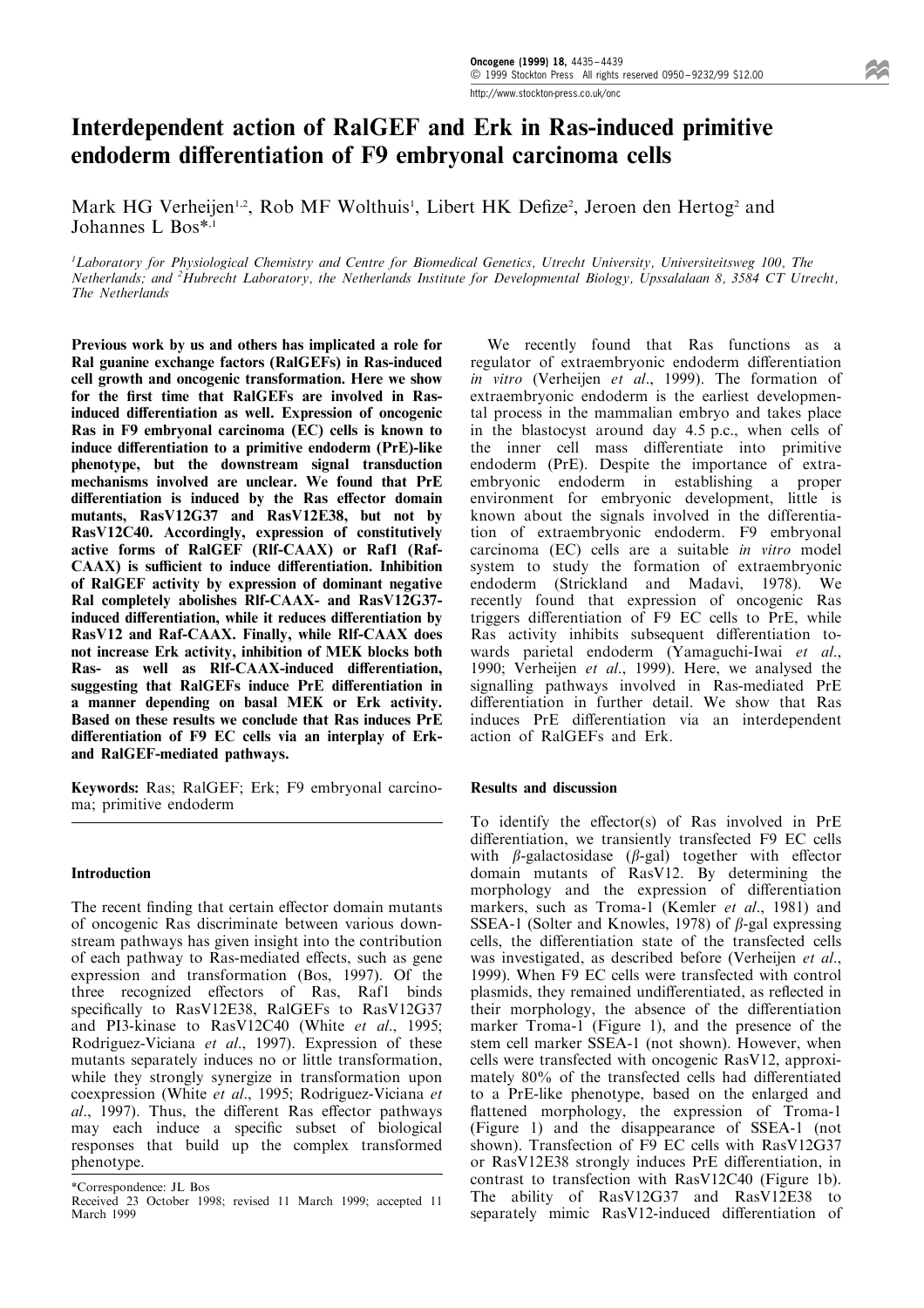

Figure 1 The Ras domain effector mutants RasV12G37 and RasV12E38 induce PrE differentiation of F9 embryonal carcinoma cells. F9 EC cells were transiently transfected either with  $\beta$ -gal or  $\beta$ -gal and either RasV12, RasV12G37, RasV12E38 or RasV12C40, as depicted. Cells were stained for Troma-1 as shown in (a) for cells expressing either  $\beta$ -gal (control) or  $\beta$ -gal and RasV12. Bar, 50  $\mu$ m. (b) Percentage of  $\beta$ -gal expressing cells positive for Troma-1. Expression of Troma-1 correlated with the appearance of a PrE-like morphology and reduction in SSEA-1 expression (not shown). Data represents the mean $\pm$ s.d. of at least three independent experiments

F9 EC cells is in marked contrast to their effect on oncogenic transformation in which the single effector domain mutants do not mimic the effect of RasV12 (reviewed in Bos, 1997).

Since RasV12C40 selectively binds and activates the Ras effector PI-3 kinase (Rodriguez-Viciana et al., 1997), its inability to induce differentiation indicates that PI3-kinase and downstream targets like PKB and Rac are not directly responsible for differentiation induced by Ras. The differentiating potential of RasV12G37, which binds RalGEFs (Rodriguez-Viciana et al., 1997), suggests a role for Ral and RalGEFs in Ras-mediated PrE differentiation. Accordingly, transfection of F9 EC cells with Rlf-CAAX, a constitutively active RalGEF (Wolthuis et al., 1997), induced PrE differentiation in contrast to transfection of the catalytically inactive form  $R$ If- $\triangle$ CAT-CAAX (Figure 2a). Importantly, a constitutive GTP-bound, and therefore putative active form of Ral, RalV23 (Wolthuis  $et$  al., 1997), did not induce differentiation. This is in agreement with our recent observations that RalV23 could not mimic Rlf-CAAX in activation of the c-fos promoter (Wolthuis et al., 1997), and suggests either that Ral is not involved in Rlf-induced PrE differentiation or that RalV23 does not mimic endogenously activated Ral as previously discussed (Bos, 1997). RasV12E38, a mutant which couples to Raf1 (Rodriguez-Viciana et al., 1997), also induces differentiation of F9 cells, suggesting that Raf1 is involved in differentiation by Ras as well. This is in agreement with our previous findings that constitutively active Raf1 or MEK is sufficient to trigger PrE differentiation (Verheijen et al., 1999). Rlf-CAAX and a suboptimal amount of Raf-CAAX cooperate in the induction of PrE differentiation (Figure 2b). Thus, Ras induces differentiation via both Raf1 as well as RalGEF mediated pathways.

To determine the importance of the RalGEF/Ral pathway for differentiation by Ras and Raf1, we first transfected F9 cells with a dominant negative form of Ral, RalN28, thereby blocking the action of RalGEFs (Miller et al., 1997; Wolthuis et al., 1997). Accordingly, RalN28 completely abolished Rlf-CAAX-induced PrE differentiation (Figure 2c), while it did not inhibit differentiation induced by retinoic acid, an in vitro inducer of PrE differentiation (Strickland and Madavi, 1978). Importantly, RalN28 completely abolished differentiation by  $RasV12G37$ , indicating that differentiation by RasV12G37 is indeed mediated by RalGEFs. PrE differentiation by RasV12, RasV12E38 or Raf-CAAX was partly inhibited by RalN28, suggesting that RalGEF contributes to Ras- and Raf1 induced PrE differentiation, but is not strictly required.

Previous work has shown that the Raf1/Erk and the RalGEF/Ral cascades are separate pathways, for instance, RasV12G37, RalGDS or Rlf-CAAX do not activate Erk (Wolthuis et al., 1997; White et al., 1996; Okazaki et al., 1997) and induction of gene expression by Rlf-CAAX occurs in an Erk-independent manner (Wolthuis et al., 1997). The role of Erk in Rlf-CAAXinduced PrE differentiation was investigated by either transfection of an interfering mutant of MEK, MEK-A222 (Pagès et al., 1994), or by incubation with the MEK inhibitor PD98059 (Dudley et al., 1995). Both MEK-A222 as well as PD98059 did not induce differentiation by itself, nor did they inhibit RAinduced differentiation. However, PD98059 completely inhibited RasV12-induced differentiation (Figure 3a). Transfection with MEK-A222 did not completely abolish RasV12-induced differentiation, probably due to the inability of MEK-A222 to completely inhibit RasV12-induced Erk activation (not shown). Surprisingly, inhibition of Erk activation by either PD98059 or MEK-A222 completely abolished differentiation induced by both Rlf-CAAX (Figure 3a) as well as RasV12G37 (not shown). This indicates that Erk is involved in RalGEF-mediated PrE differentiation. However, Rlf-CAAX did not activate Erk (Figure 3b). Furthermore, Raf-CAAX at a concentration that induces comparable differentiation as Rlf-CAAX (Figure 3c), strongly activates Erk. Together with our observation that prolonged incubation with PD98059 reduced the basal level of Erk activity to approximately 40% of the control (Figure 3b), this suggests that Rlf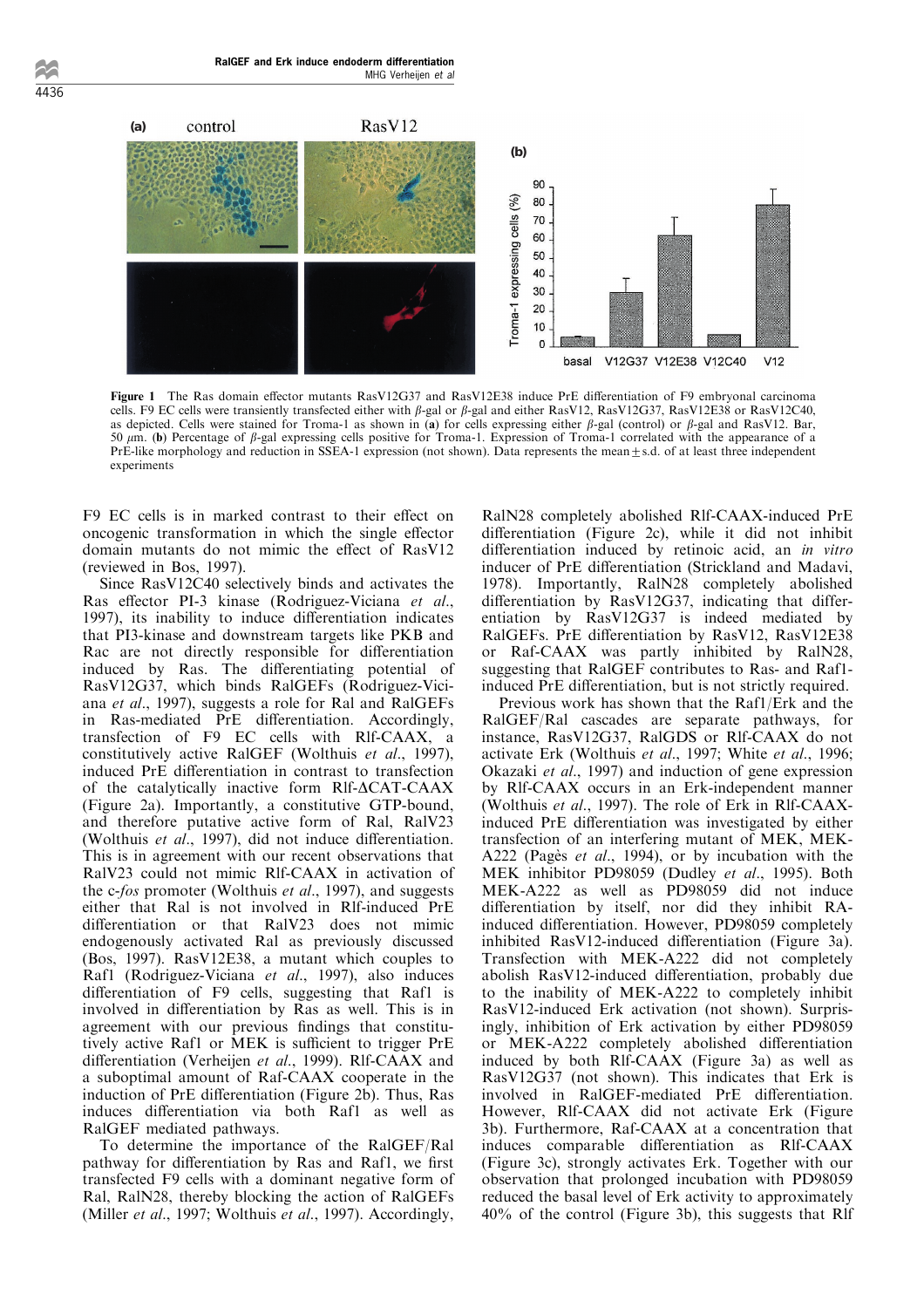RalGEF and Erk induce endoderm differentiation MHG Verheijen et al



Figure 2 Role of RalGEFs in Ras-induced PrE differentiation (a) Rlf-CAAX induces PrE differentiation. F9 EC cells were transfected either with  $\beta$ -gal (basal) or with  $\beta$ -gal and either Rlf-CAAX, inactive Rlf-ACAT-CAAX orRalV23. (b) Additive effect of Rlf-CAAX and Raf-CAAX on PrE differentiation. F9 EC cells were transfected either with  $\beta$ -gal (basal) or with  $\beta$ -gal and either

Raf-

CAAX

**RA** 

V12E38

 $V<sub>12</sub>$ 



basal

requires basal MEK or Erk activity to trigger differentiation.

RIf-

CAAX

V12G37

The identity of the factor(s) inducing PrE differentiation in the early mouse embryo is still unknown. RA is a strong inducer of F9 EC cells in vitro and induces activation of Ras (Verheijen et al., 1999) and Ral (not shown) in these cells. However, inhibition of Erk or RalGEF did not interfere with RA-induced PrE differentiation nor did transfection with dominant negative Ras, RasAsn17 (data not shown). This suggests that RA can induce PrE differentiation via Ras-independent pathways. Our observation that both the Ras/Erk pathway as well as the Ras/RalGEF pathway have the capacity to induce PrE differentiation in vitro, suggests that these signalling cascades play a major role in PrE differentiation in vivo. Interestingly, Cheng et al. (1998) recently showed by introducing a null mutation into the mouse Grb2 gene, that Grb2- Ras signalling is required for endoderm differentiation in vivo. Based on our results, we conclude that Ras induces endoderm differentiation (at least in vitro) via an interplay of two pathways: a RalGEF mediated pathway which requires basal MEK or Erk activity to induce differentiation, and the  $Raf1/Erk$  cascade which requires RalGEF activity for optimal induction of differentiation (see Figure 4). The downstream components involved in RalGEF-induced PrE differentiation are unclear. A possible target might be c-jun, since ectopic expression of c-jun in F9 EC cells is sufficient for differentiation to PrE and RalGEFs might in principle be able to regulate JNK activity via the putative Ral effector RalBP (Feig et al., 1996). Leppä et al. (1998), recently reported that induction of c-jun by the Erk pathway is required for JNK-induced neuronal differentiation of PC12 cells. We observed that MEK or Erk activity is required for Rlf-induced  $PrE$  differentiation of  $F9$   $EC$  cells. Interestingly, differentiation induced by ectopic expression of  $c$ -jun could not be inhibited by PD98059 (data not shown). Whether there is a role for Erk-induced c-jun expression in RalGEF-mediated PrE differentiation or whether, presently unknown, MEK substrates other than Erk are involved in this differentiation process remains to be determined.

We observed that Raf1-induced differentiation could be partly inhibited by RalN28. Assuming that RalN28 completely abolishes RalGEF activity this indicates that RalGEFs are at least contributing to differentia $4437$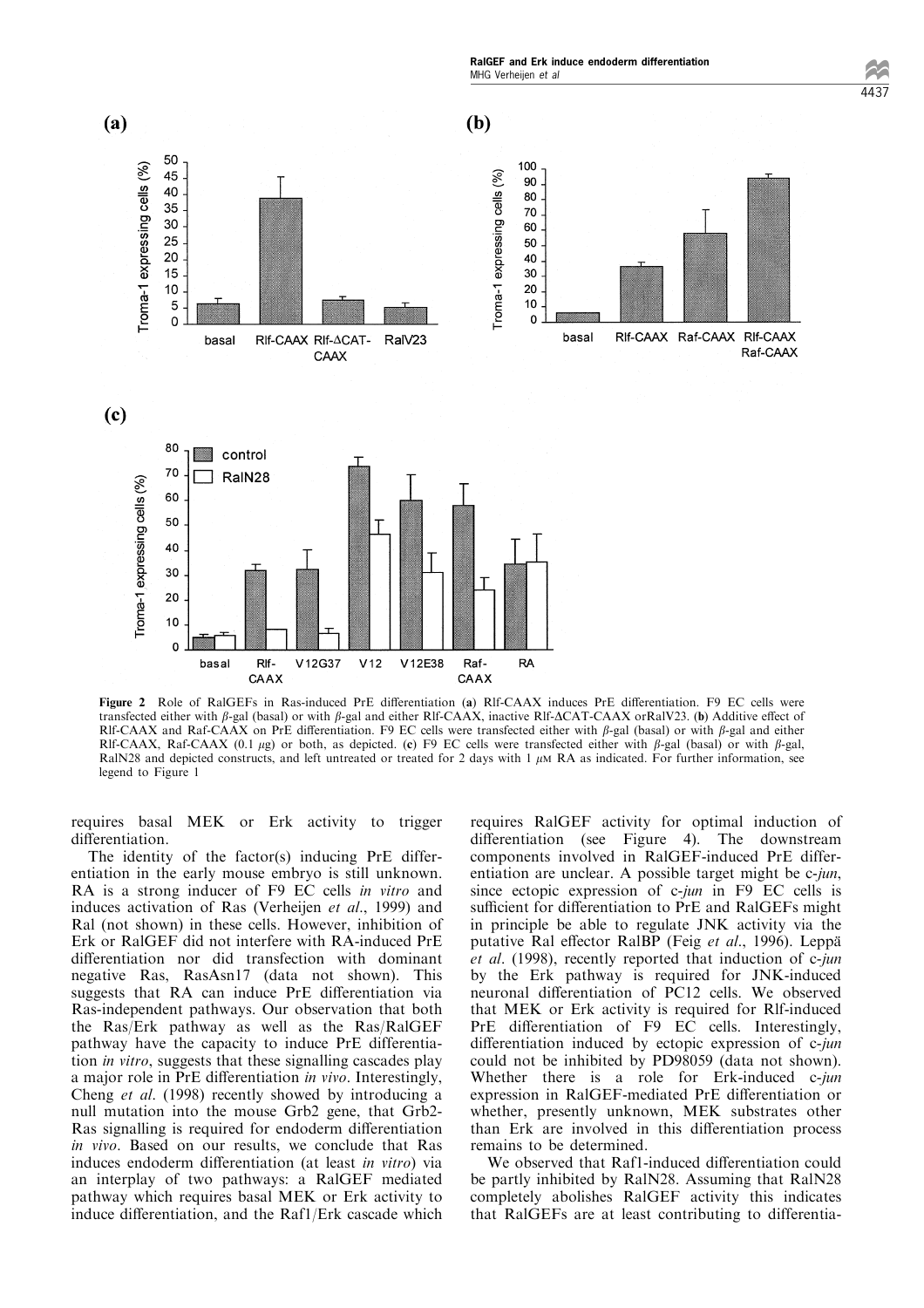

Figure 3 Role of Erk in Ras-induced PrE differentiation. (a) F9 EC cells were transfected either with  $\beta$ -gal (basal) or with  $\beta$ -gal and either Rlf-CAAX, RasV12, or MEK-A222, as indicated. Subsequently, the cells were left untreated, treated with 50  $\mu$ M PD98059 and/or treated with 1  $\mu$ M RA for 2 days. Shown is the percentage of  $\beta$ -gal expressing cells positive for Troma-1. (b) Rlf-CAAX does not activate Erk in F9 cells. F9 cells were transfected with hemagglutinin-tagged Erk  $(0.6 \mu g)$ , treated with 50  $\mu$ M PD98059 for 2 days, or cotransfected with Rlf-CAAX (0.6  $\mu$ g) or Raf-CAAX (0.06  $\mu$ g). The activity of HA-Erk was assayed using MBP as a substrate, as previously described (Verheijen and Defize, 1995). Data are shown as fold increase of Erk activity relative to unstimulated controls. (c) PrE differentiation of F9 cells which were treated as in (b). Show is the percentage of  $\beta$ -gal expressing cells positive for Troma-1. For further information, see legend to Figure 1



4438

Figure 4 Model for Ras-induced PrE differentiation of F9 embryonal carcinoma cells. (For description see Results and discussion)

tion by Raf1. If RalN28 does not completely inhibit RalGEF activity, differentiation by Raf1 may be fully dependent on RalGEF activity, so that in the presence of RalN28 Raf1 utilizes residual RalGEF activity to trigger differentiation. The requirement of RalGEFs in the action of Raf1 is also observed in Raf1-induced transformation of NIH3T3 fibroblasts, which was reported to be inhibited by RalN28 (Urano et al., 1996). The inhibition of Raf1-induced differentiation and transformation by RalN28 might be explained by the requirement of basal RalGEF activity levels for optimal Raf1/Erk-induced differentiation and transformation. It is also possible that RalN28 inhibits RalGEF activity induced by a Raf1-mediated autocrine loop. This is not unprecedented, since Raf1 mediates autocrine activation of JNKs in NIH3T3 cells (McCarthy et al., 1997). However, transfection of F9 EC cells with constitutively active mutants of Ras, Raf1 or Rlf does not differentiate the surrounding cells